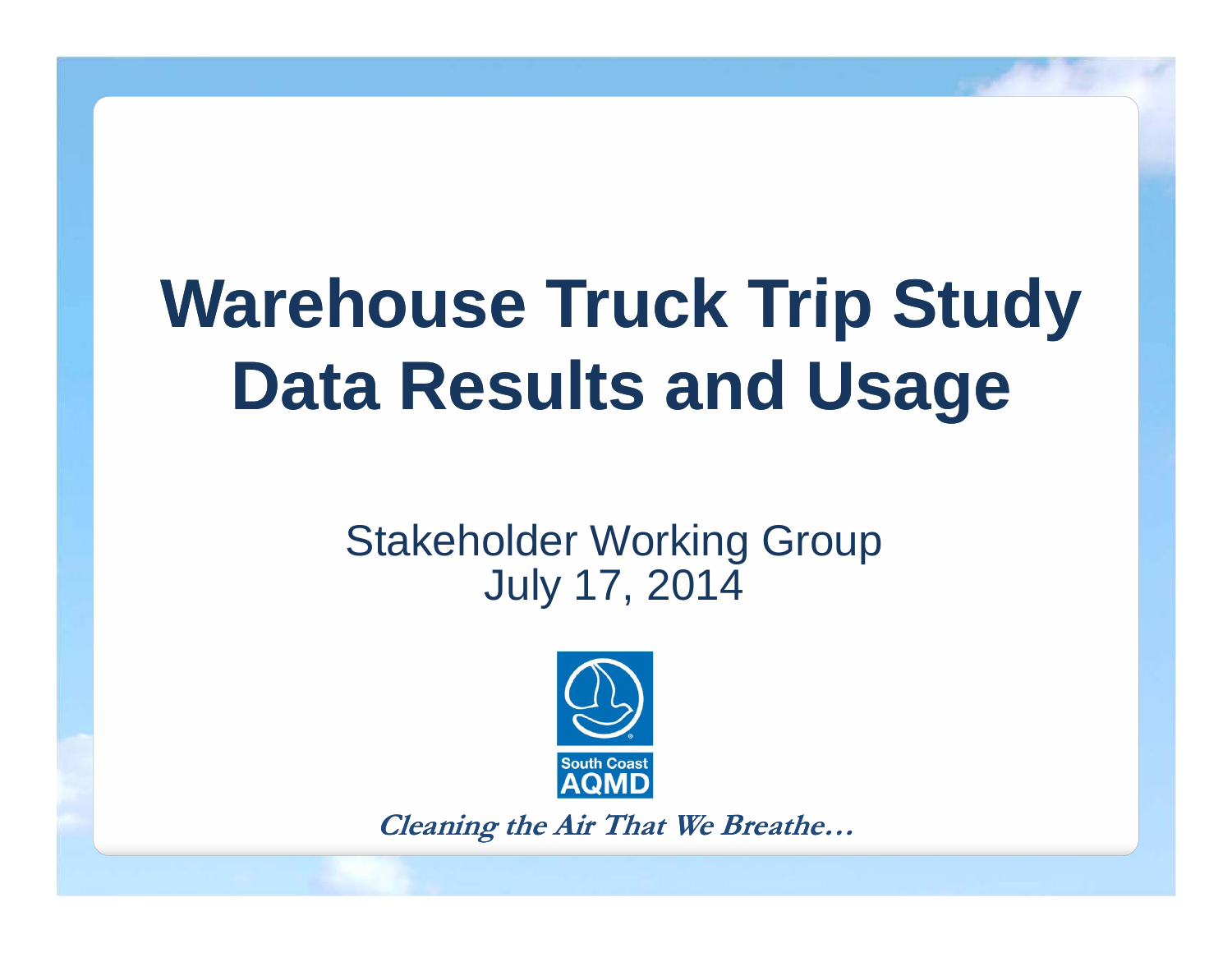

- To provide guidance on how to quantify warehouse truck emissions for CEQA air quality analyses
	- **▶ Technical guidance to lead agencies and** project proponents
	- **▶ Consistency for SCAQMD staff comments on** air quality analysis
	- $\triangleright$  To establish "substantial evidence" for assumptions used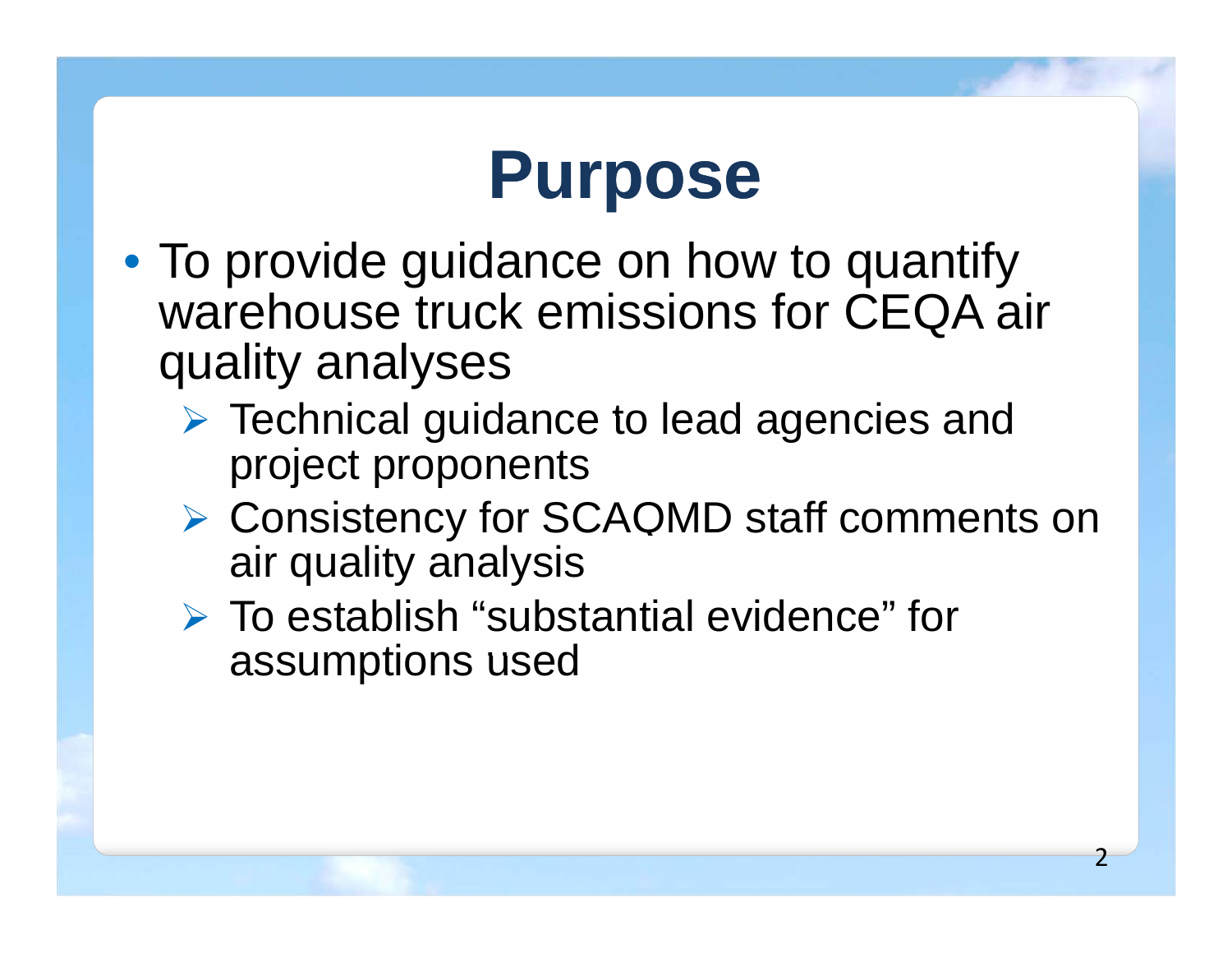# **CEQA Air Quality Analyses for Warehouses**

- Quantifying air quality impacts for CEQA
	- $\triangleright$  Different than traffic impacts
	- **▶ Truck emissions >90% of air impact**
- CEQA requires use of "conservative analysis" to afford "fullest possible protection of the environment "
	- ▶ SCAQMD CEQA Air Quality Handbook recommends "utilizing the highest daily emissions"
- SCAQMD staff comment letters or testimonies may be used in CEQA litigation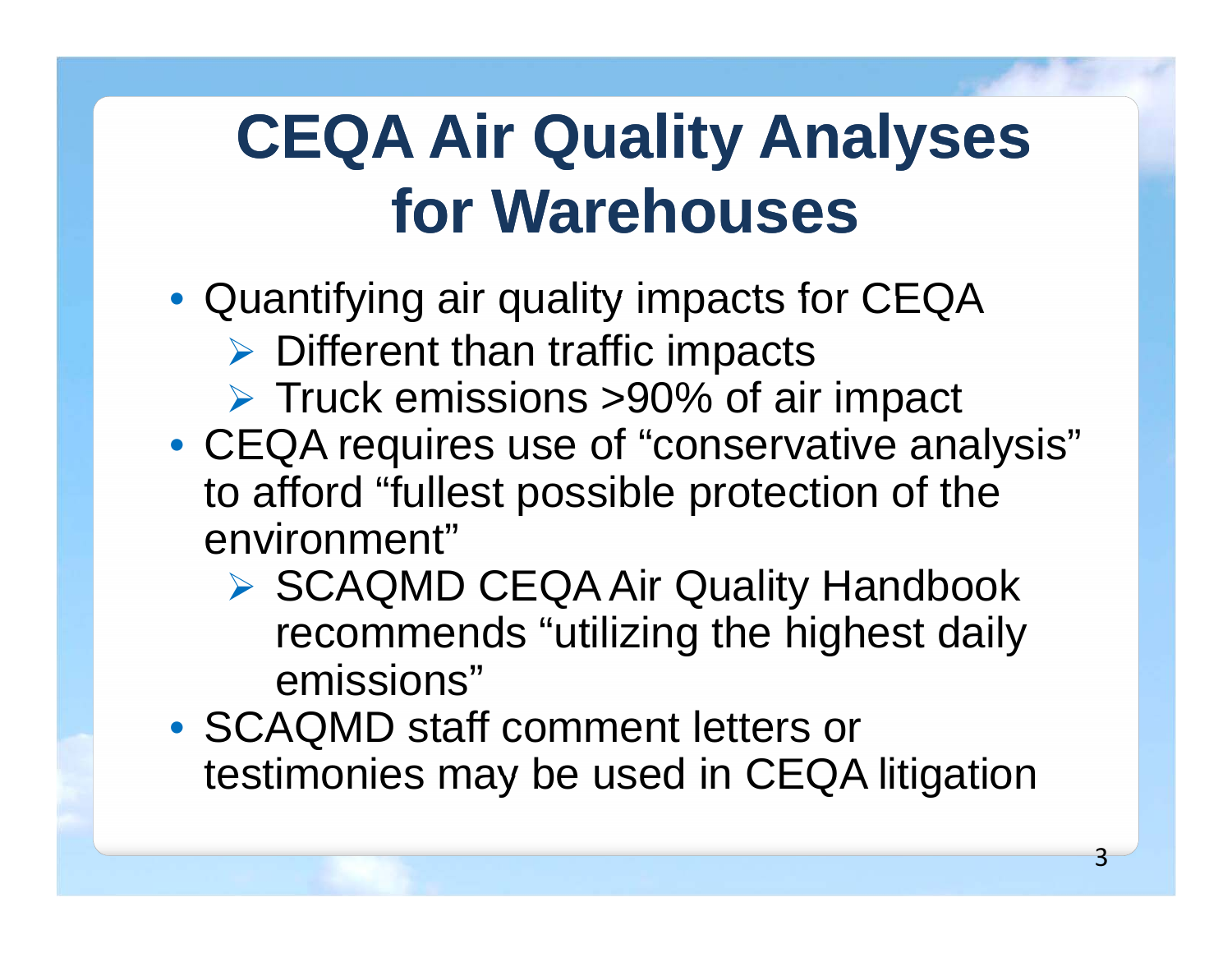# **Key Challenges When Determining Trip Rate for Warehouses**

- Tenant often unknown when CEQA document certified
- Finding most appropriate trip rate for air quality analysis
	- $\triangleright$  ITE vs. other recommendations
	- ▶ Annual average rates vs. peak daily rates
	- $\triangleright$  Potential for overbuilding transportation infrastructure
- Availability of mitigation options
	- $\triangleright$  Feasibility of clean trucks
	- **▶ Other (e.g., siting, truck routes, fueling** infrastructure)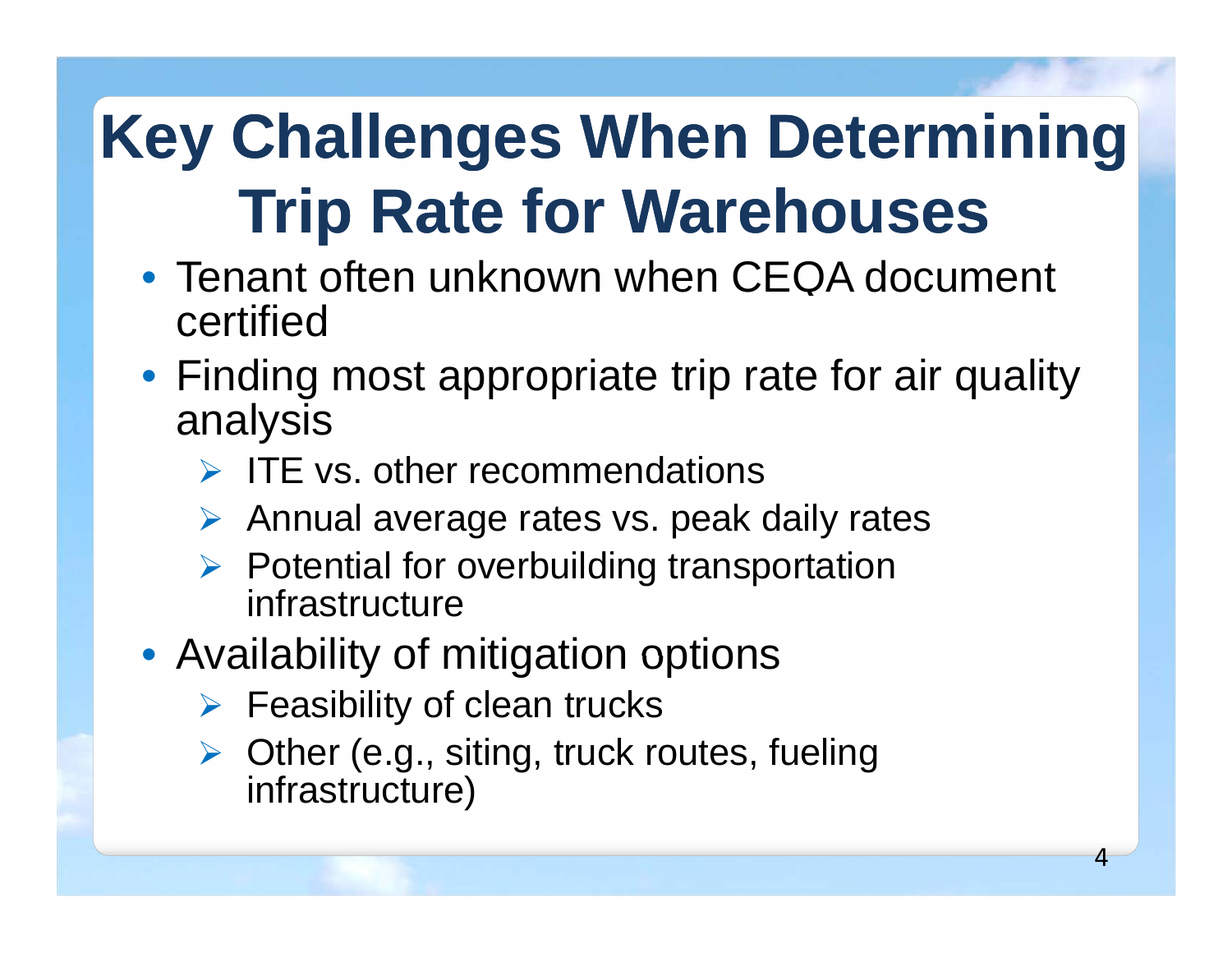### **Current Guidance to Determine Use of Peak Rates for CEQA Air Qualit y Anal ysis y y**

- Guidance applicable to all land uses
- Different air quality thresholds / averaging periods require different emission rates

| <b>CEQA Threshold</b>               | <b>Averaging Period</b> | <b>Use Average</b><br><b>Rate</b> | <b>Use Peak</b><br><b>Rate</b> |
|-------------------------------------|-------------------------|-----------------------------------|--------------------------------|
| <b>Regional Criteria Pollutant</b>  | Daily                   |                                   | X                              |
| Localized Criteria Pollutant        | $<$ 24hrs               |                                   | X                              |
| <b>Localized Criteria Pollutant</b> | $> 24$ hrs              | X                                 |                                |
| $HRA - cancer$                      | 70 year                 | X                                 |                                |
| HRA - chronic                       | 1 year                  | X                                 |                                |
| $HRA - acute$                       | 1 hour                  |                                   | X                              |
| <b>GHG</b>                          | 30 year                 | $\boldsymbol{\mathsf{X}}$         |                                |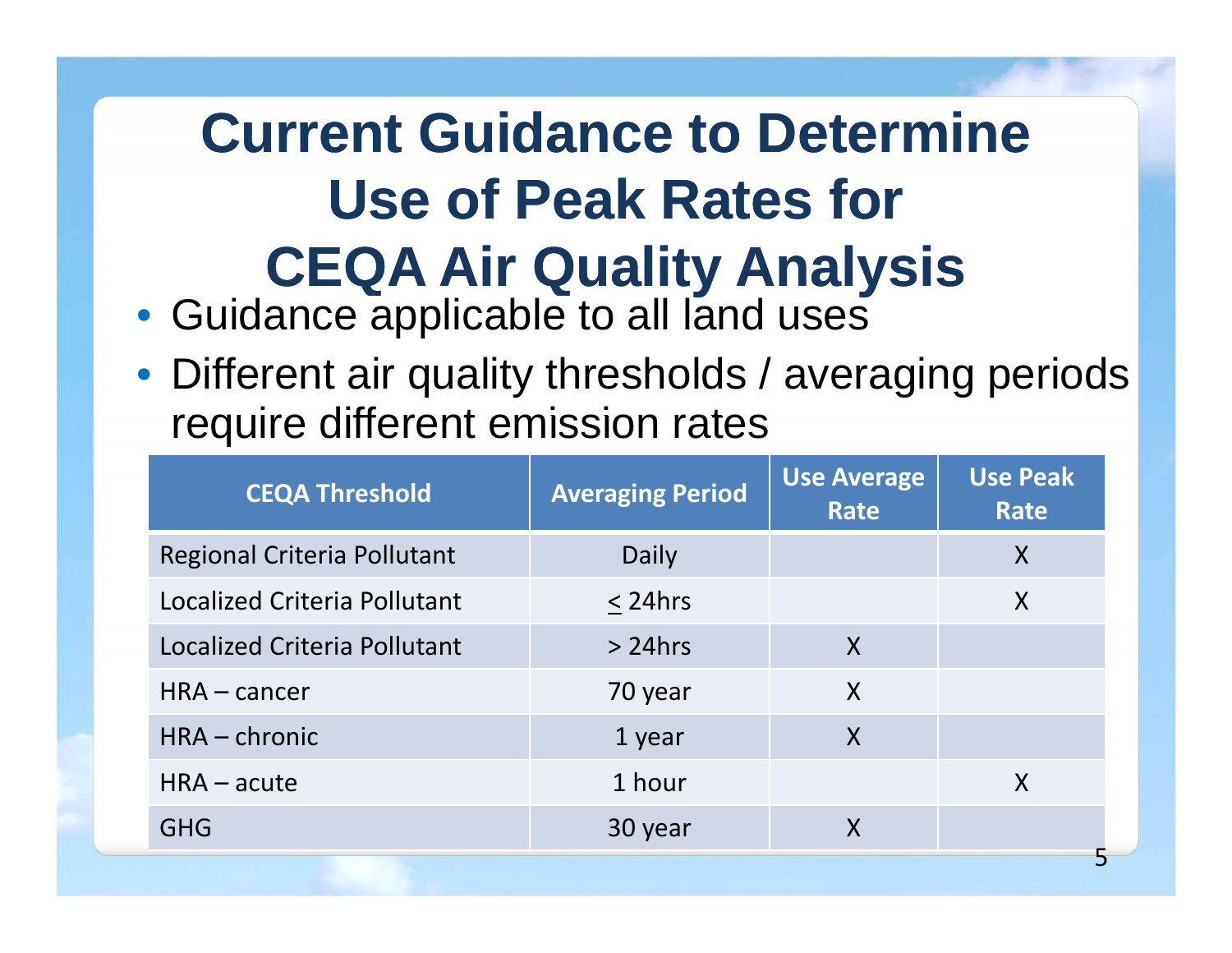#### New Slide

### **Existing Trip Rates for CEQA Use**

|                              |                        | <b>Overall Rates</b><br>(trips/tsf)           | <b>Truck Rate (trips/tsf)</b> |                                               |  |
|------------------------------|------------------------|-----------------------------------------------|-------------------------------|-----------------------------------------------|--|
| <b>Source</b>                | <b>Average</b><br>Rate | <b>Rate with</b><br><b>Peaking</b><br>Factor* | <b>Average</b><br>Rate        | <b>Rate with</b><br><b>Peaking</b><br>Factor* |  |
| ITE, 9 <sup>th</sup> edition | 1.68                   |                                               | 0.64                          |                                               |  |
| Typical CEQA doc*            | 1.68                   |                                               | 0.34                          |                                               |  |
| <b>CalEEMod Guidance</b>     |                        | 2.59                                          |                               | 1.04                                          |  |

*\* 11 out of 18 CEQA docs in past year use 0.34 truck rate*

6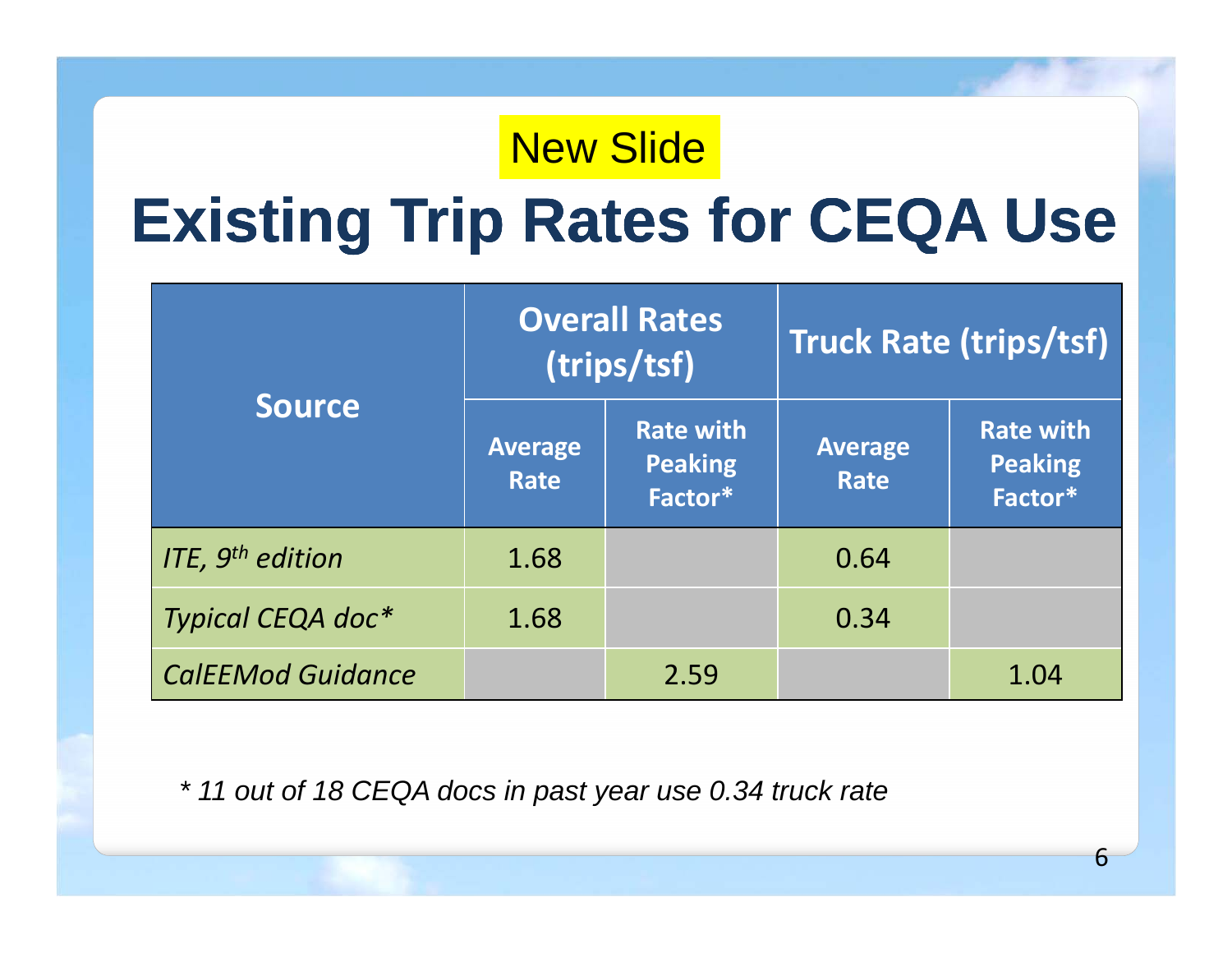# **ITE Trip Rates**

### • Institute of Transportation Engineers

- $\triangleright$  ITE is an international educational and scientific association of transportation engineers and other professionals who are responsible for meeting mobility and safety needs.
- $\triangleright$  ITE compiles data provided voluntarily to ITE by local government, consultants, etc. for use with:
	- $\Box$ Site access requirements
	- $\Box$ Estimates for off-site transportation improvements
	- $\Box$ Implications for zoning/land use changes
- Local governments
	- $\triangleright$  Project-specific rates commonly differ from ITE guidance

 $\Box$ 14 out of 18 CEQA docs in past year use truck rates < ITE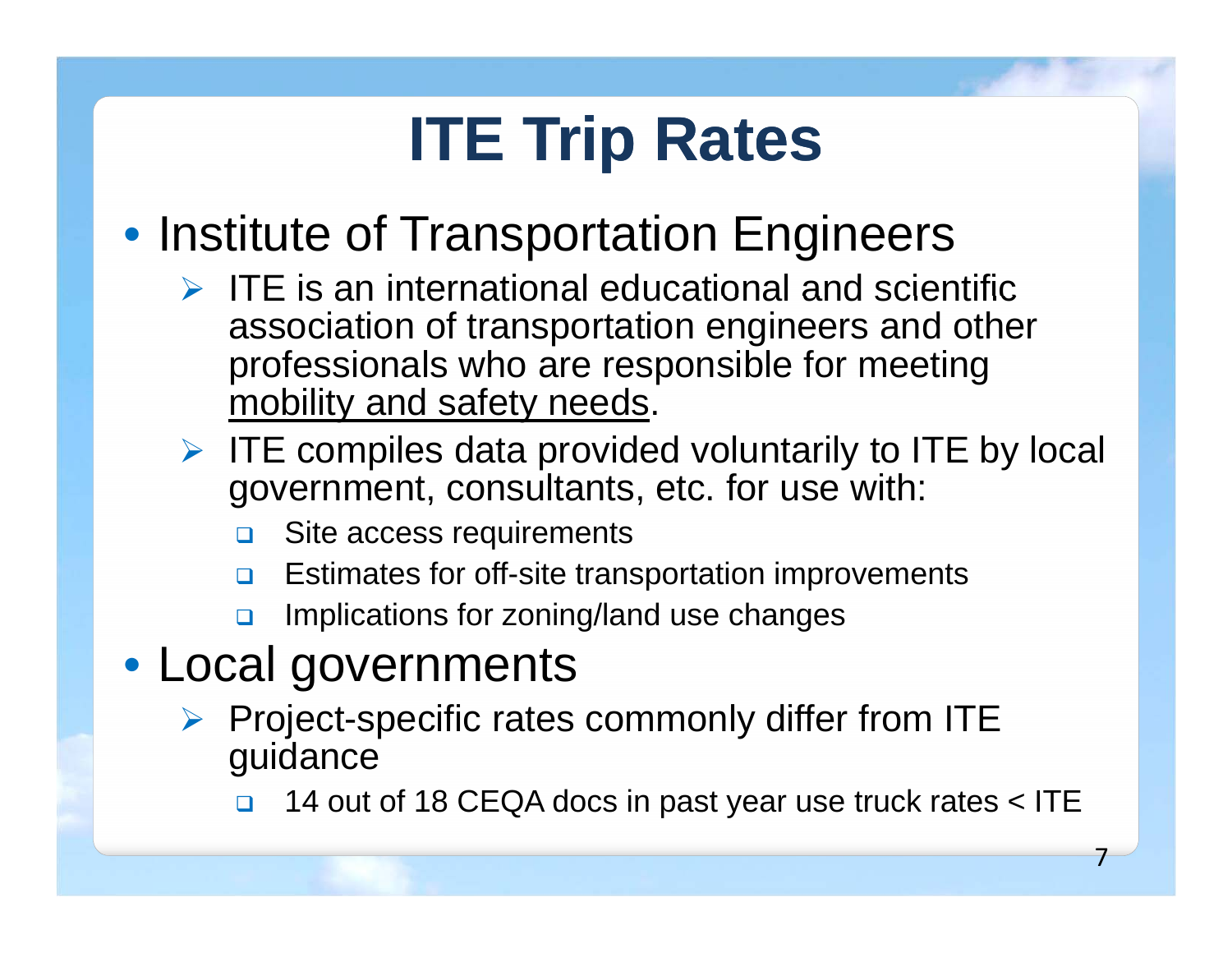# **SCAQMD Warehouse Truck Study Findings**

- • Study collected two datasets
	- –– Trip Counts at Warehouses (average rates)
	- –– Business Surveys (peaking factor)

*Trip Count Data*

|                         | <b>Trip Rate (trips/tsf)</b> |               |  |
|-------------------------|------------------------------|---------------|--|
| <b>Grouping</b>         | <b>Overall</b>               | <b>Trucks</b> |  |
| All Sites (N=33)        | 1.51                         | 0.50          |  |
| Non-Cold Storage (N=28) | 1.34                         | 0.40          |  |
| Only Cold Storage (N=5) | 2.49                         | 1.10          |  |

*Peaking Factor from Business Survey*

| <b>Cold Storage</b> | <b>Non-Cold Storage</b> |
|---------------------|-------------------------|
| <b>20%</b>          | 33%                     |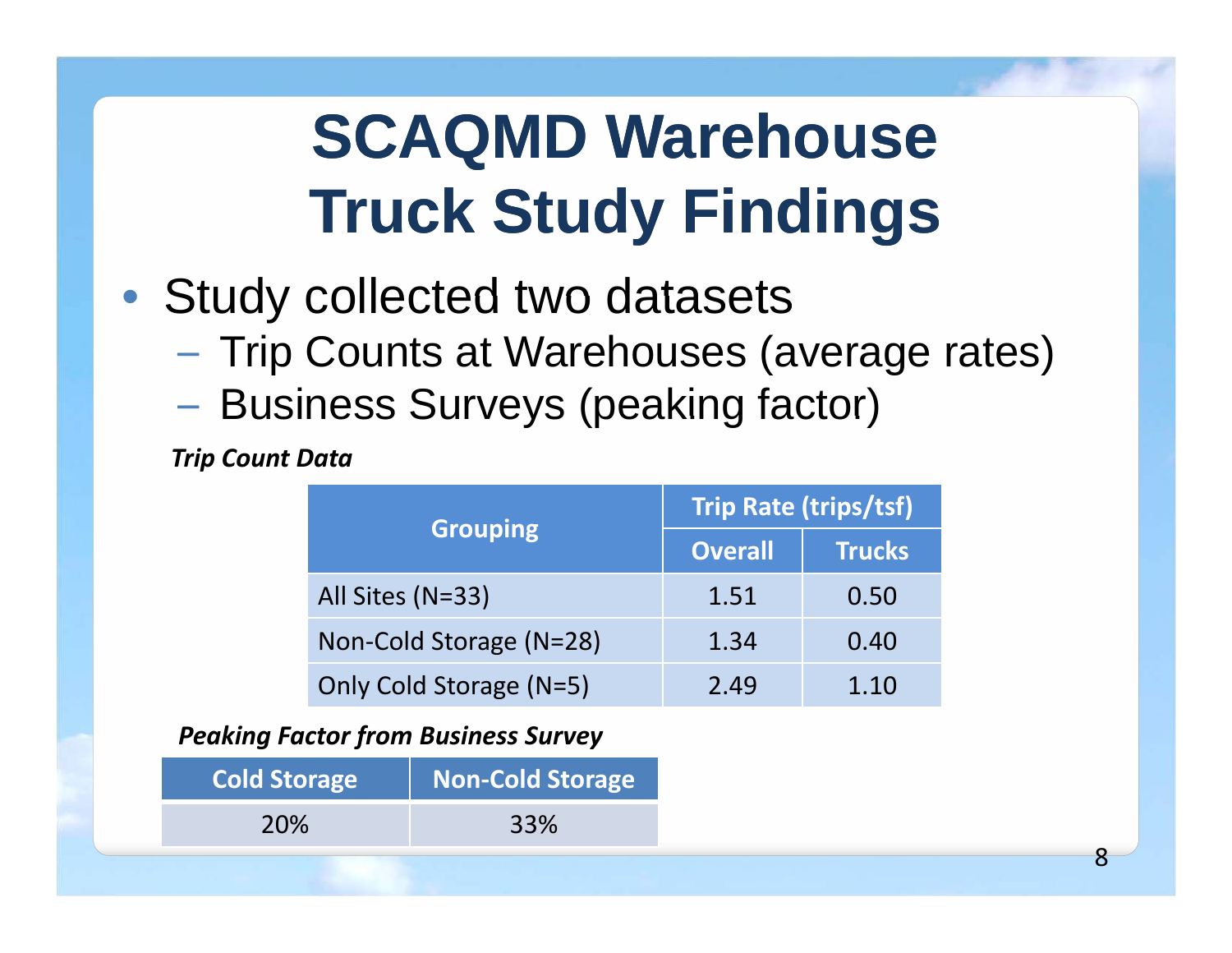## **SCAQMD Trip Counts Compared to Existing Data**

- Trip counts demonstrate wide range of trip rates
	- $\triangleright$  High variability consistent with ITE results
	- $\triangleright$  SCAQMD trip counts  $\sim$  60% higher than trip rates from available CEQA documents for same facility
	- $\triangleright$  SCAQMD truck trip counts  $\sim$ 140% higher than truck trip counts from 2008 NAIOP study for same facility
- Key parameters contributing to variation
	- Business cycle (e.g., seasonal, daily, recession, etc.)
	- > Business type (e.g., e-commerce vs. grocery)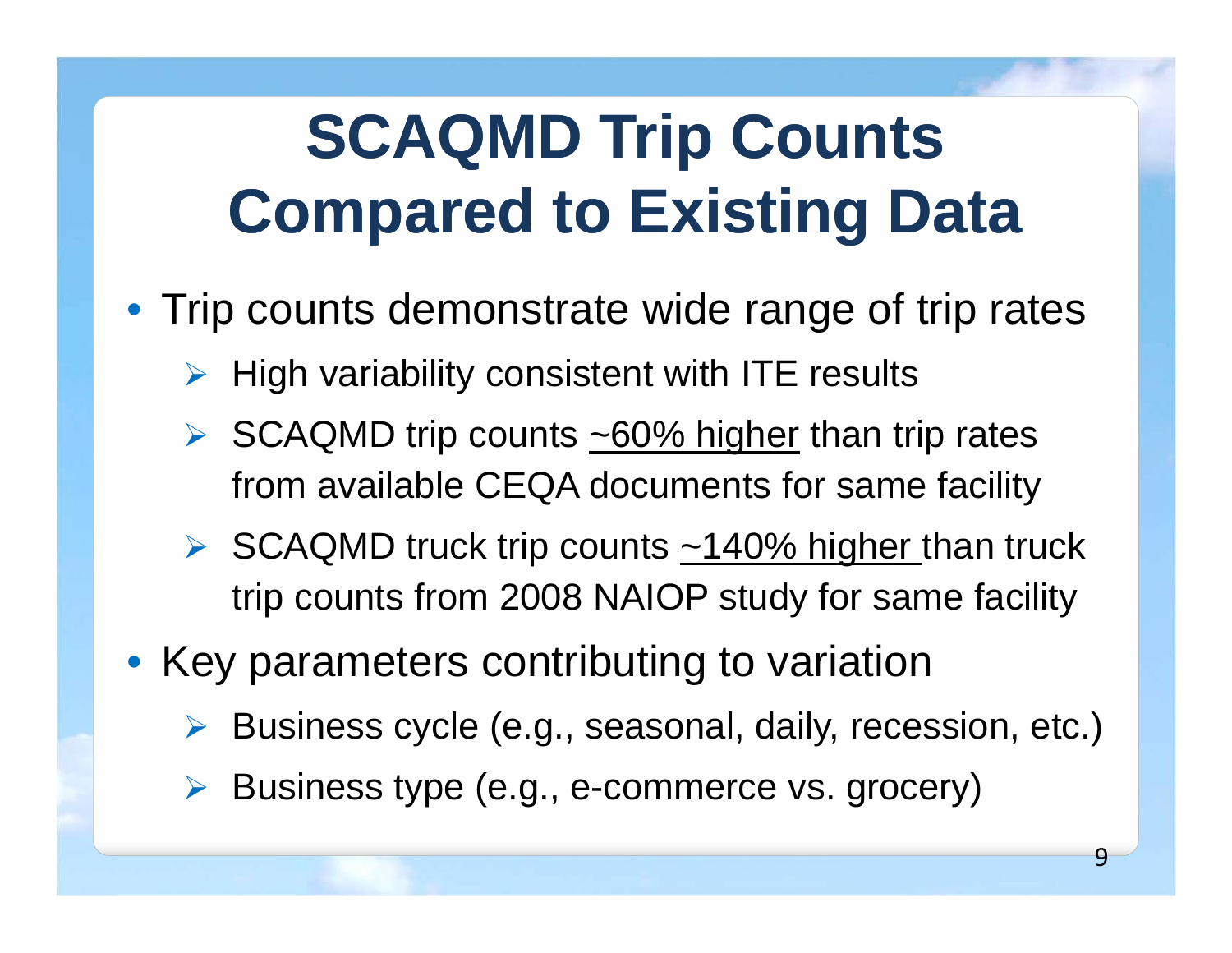#### Data Comparison - SCAQMD Trip Counts vs. Previous CLQA Analyses\* S VS. PICYIUUS CLQA Analyses

|                                              |                      | <b>Year of</b>  | <b>SCAQMD Rate / CEQA Rate</b> |              |  |
|----------------------------------------------|----------------------|-----------------|--------------------------------|--------------|--|
| <b>Facility Name</b>                         | <b>City</b>          | <b>CEQA Doc</b> | <b>Overall</b>                 | <b>Truck</b> |  |
| <b>Cott Beverages</b>                        | San Bernardino       | 1995            | 3.24 / 1.44                    | 1.39/0.53    |  |
| Walmart                                      | <b>SB County</b>     | 1998            | 2.1 / 1.57                     | 1.06 / 0.37  |  |
| Home Depot                                   | <b>Redlands</b>      | 2006            | 2.8 / 1.1                      | 0.97 / 0.54  |  |
| Ralphs                                       | Paramount            | 2006            | 2.07 / 4.96                    | <b>NA</b>    |  |
| Smart and Final -<br>Quad/Graphics           | Riverside            | 1982            | 2.53 / 1.86                    | <b>NA</b>    |  |
| Georgia Pacific                              | Ontario              | 1997            | 0.72 / 1.6                     | 0.53 / 0.38  |  |
| <b>Ross</b>                                  | Moreno Valley        | 2003            | 3.34 / 1.58                    | 0.5 / 0.32   |  |
| <b>Ross</b>                                  | Perris               | 2001            | 3.68 / 0.59                    | 0.45 / 0.26  |  |
| <b>Western States</b><br><b>Distribution</b> | Riverside            | 1982            | 1.17 / 1.86                    | <b>NA</b>    |  |
| <b>UPS SCS</b>                               | Jurupa Valley        | 2003            | 1.95 / 1.58                    | 0.39 / 0.32  |  |
| <b>Bridgestone/Firestone</b>                 | Ontario              | 1997            | 0.82 / 1.6                     | 0.35 / 0.38  |  |
| <b>Skechers</b>                              | <b>Moreno Valley</b> | 2008            | 0.93 / 1.69                    | 0.12 / 0.91  |  |

**SCAQMD Rate Higher CEQA Doc Rate Higher**

*\*Only 12 CEQA docs available from 33 sites*

#### **On Average, SCAQMD counts higher higher** <sup>10</sup>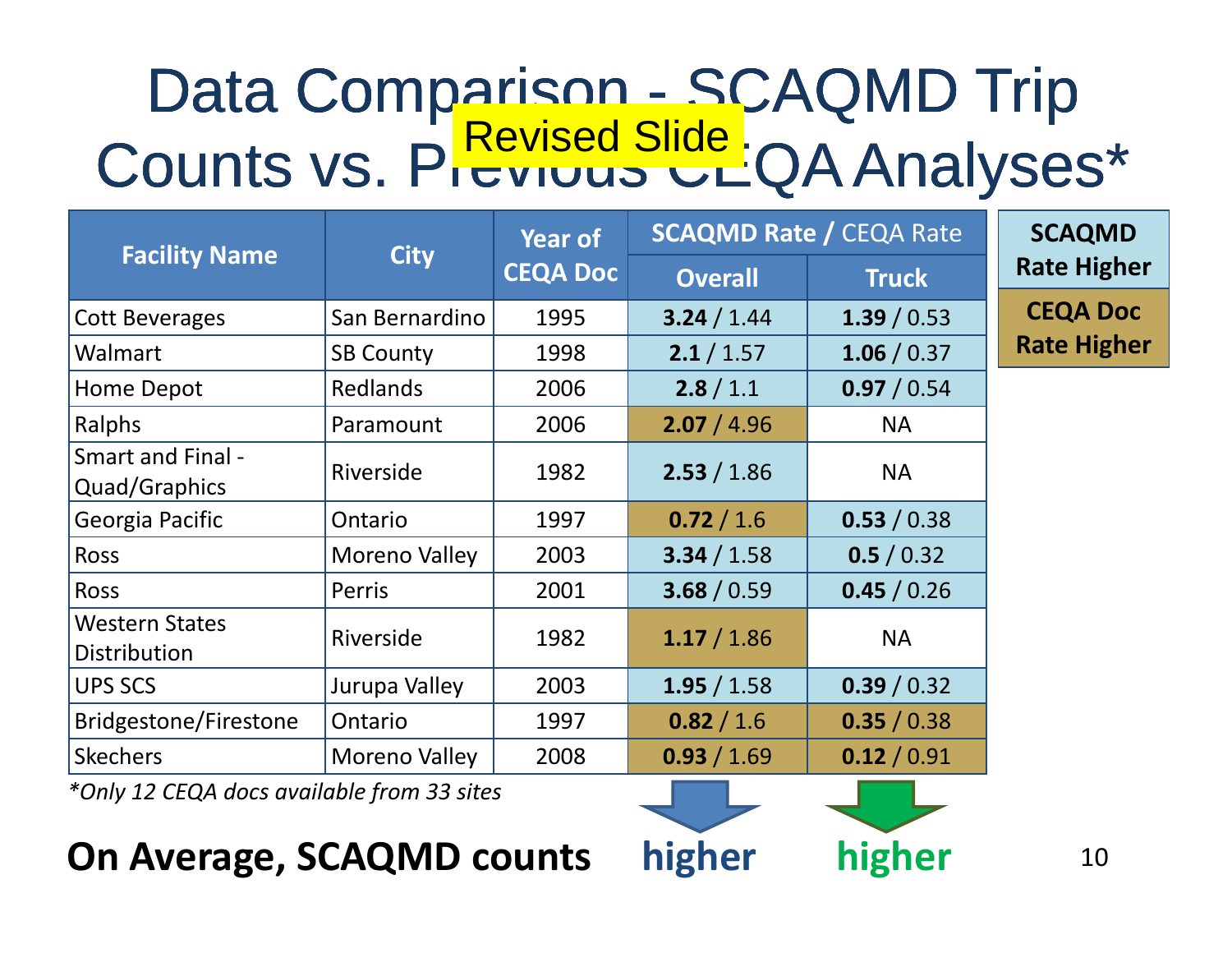# Data Comparison SCAQMD 2013/2014 VS. NAIOP 2008

|                                                          | <b>SCAQMD Rate / NAIOP Rate</b> |              |  |
|----------------------------------------------------------|---------------------------------|--------------|--|
| <b>Facility Name</b>                                     | <b>Overall</b>                  | <b>Truck</b> |  |
| <b>Ross</b>                                              | 3.68 / 2.11                     | 0.45 / 0.22  |  |
| Home Depot*                                              | 0.84 / 0.65                     | 0.41/0.1     |  |
| <b>UPS Supply Chain Solutions</b>                        | 1.95/0.25                       | 0.39/0.01    |  |
| Loma Grande Distribution Center /<br>Schneider (Walmart) | 0.64 / 0.48                     | 0.36 / 0.08  |  |
| Unilever                                                 | 0.68 / 0.47                     | 0.35 / 0.24  |  |
| American Port Services / Schneider<br>(Walmart)          | 1.2 / 0.52                      | 0.26 / 0.19  |  |
| K-Mart                                                   | 0.51/0.63                       | 0.23 / 0.21  |  |
| Big 5                                                    | 1.56 / 1.46                     | 0.2 / 0.08   |  |
|                                                          |                                 |              |  |

**SCAQMD Rate Higher NAIOPRate Higher**

**On Average, SCAQMD counts higher higher**

*\*Facility expanded to 1.1M sf in period between NAIOP and SCAQMD studies*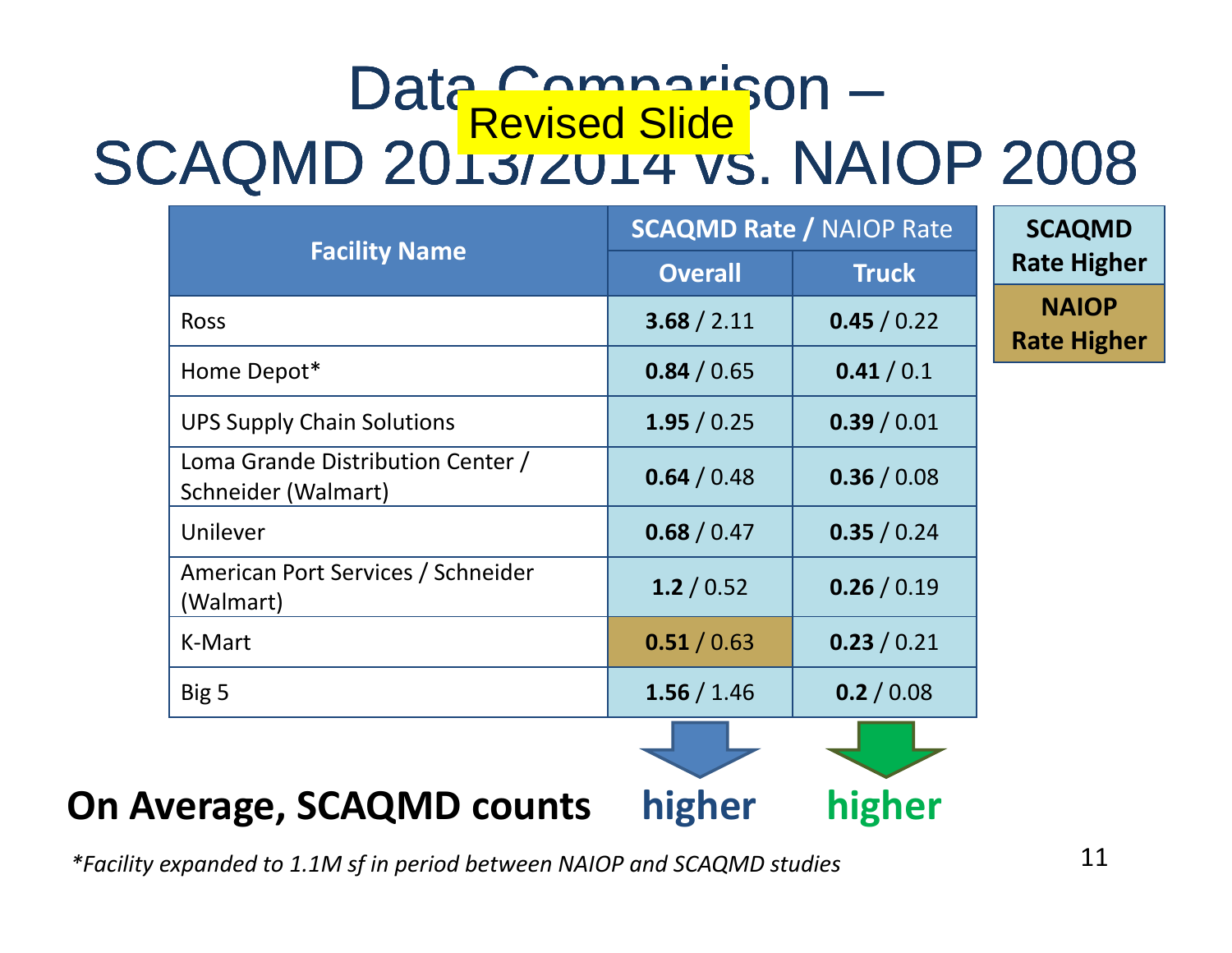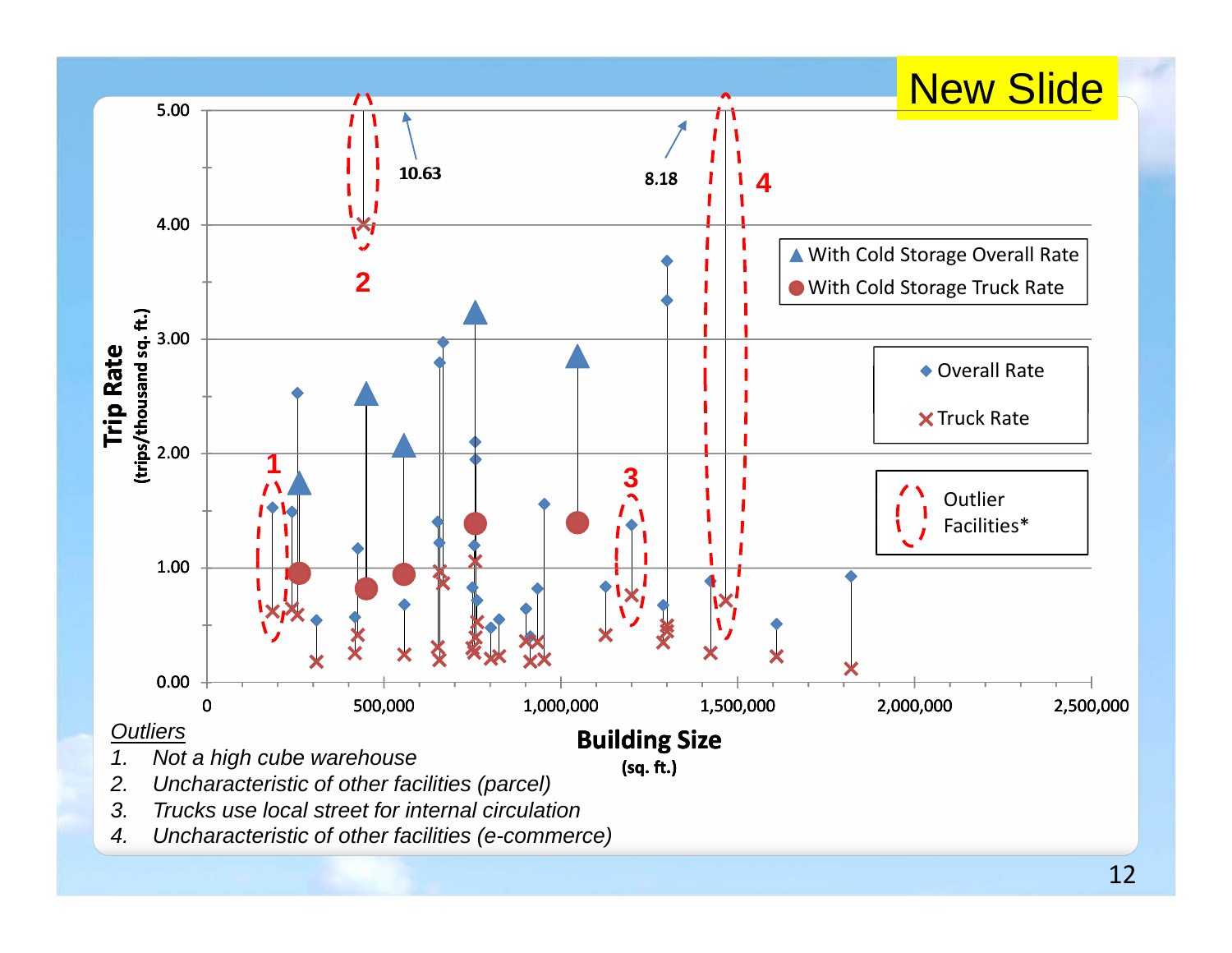### **Possible CEQA Air Quality Analysis Approach Quality** Revised Slide**Facility Category Selection**

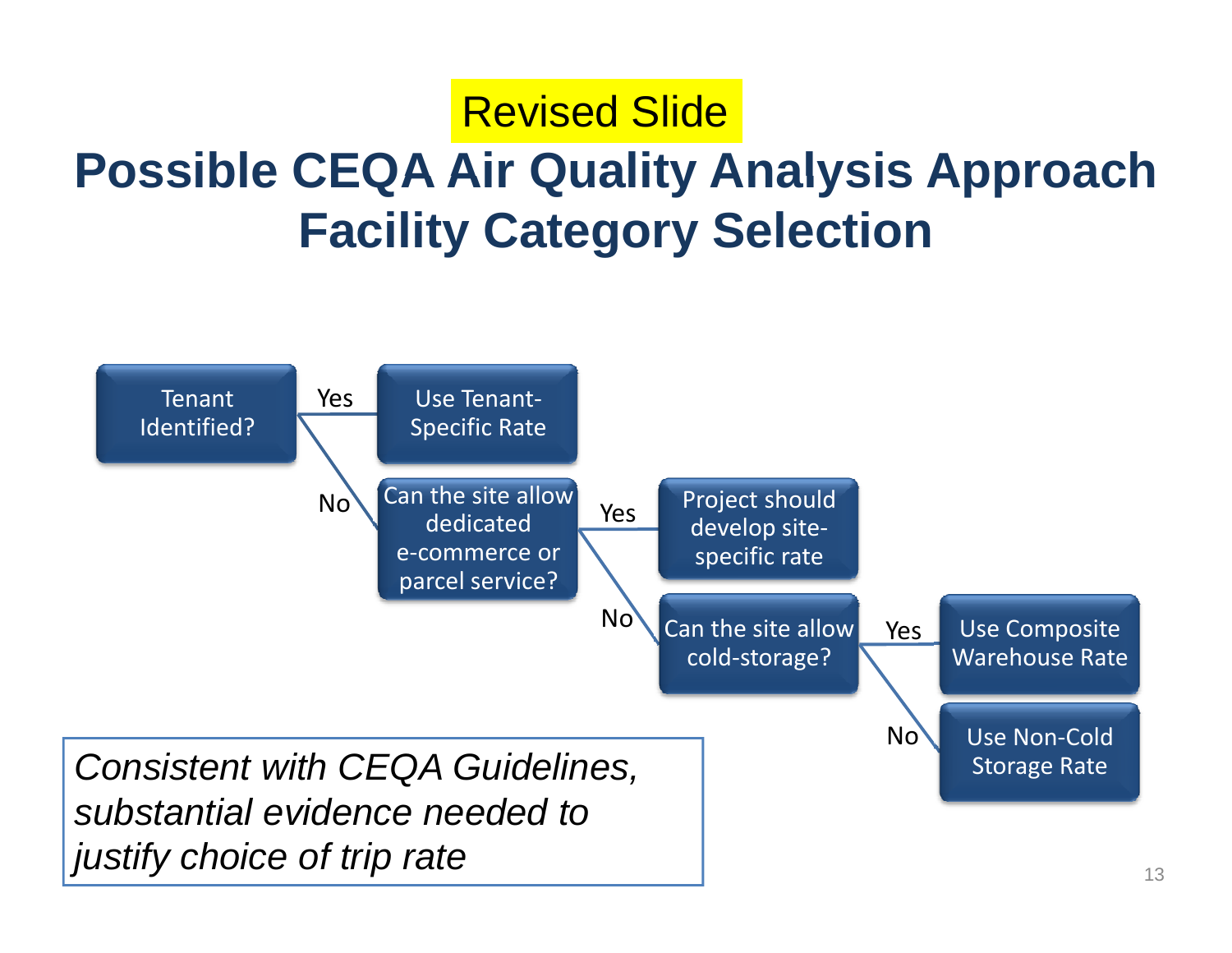### **Study Results** Revised Slide

|  |                                      |                          | <b>Overall Rates</b><br>(trips/tsf) |                                               | <b>Truck Rate</b><br>(trips/tsf) |                                               |
|--|--------------------------------------|--------------------------|-------------------------------------|-----------------------------------------------|----------------------------------|-----------------------------------------------|
|  |                                      | <b>Grouping</b>          | <b>Average</b><br>Rate              | <b>Rate with</b><br><b>Peaking</b><br>Factor* | <b>Average</b><br>Rate           | <b>Rate with</b><br><b>Peaking</b><br>Factor* |
|  | <b>Existing</b><br><b>Trip Rates</b> | <b>ITE</b>               | 1.68                                |                                               | 0.64                             |                                               |
|  |                                      | <b>Typical CEQA doc</b>  | 1.68                                |                                               | 0.34                             |                                               |
|  |                                      | <b>CalEEMod Guidance</b> |                                     | 2.59                                          |                                  | 1.04                                          |
|  | <b>Study Results</b> A,B             | <b>Only Cold Storage</b> | 2.49                                | 2.99                                          | 1.10                             | 1.32                                          |
|  |                                      | <b>Non-Cold Storage</b>  | 1.34                                | 1.78                                          | 0.40                             | 0.53                                          |

- *A Peaking Factor applied only to averaging periods <sup>≤</sup> one day*
- *B Outlier data removed*

#### **\*Peaking Factor from Business Survey gy**

| <b>Cold Storage</b> | Non-Cold Storage |  |  |
|---------------------|------------------|--|--|
| 20%                 | 33%              |  |  |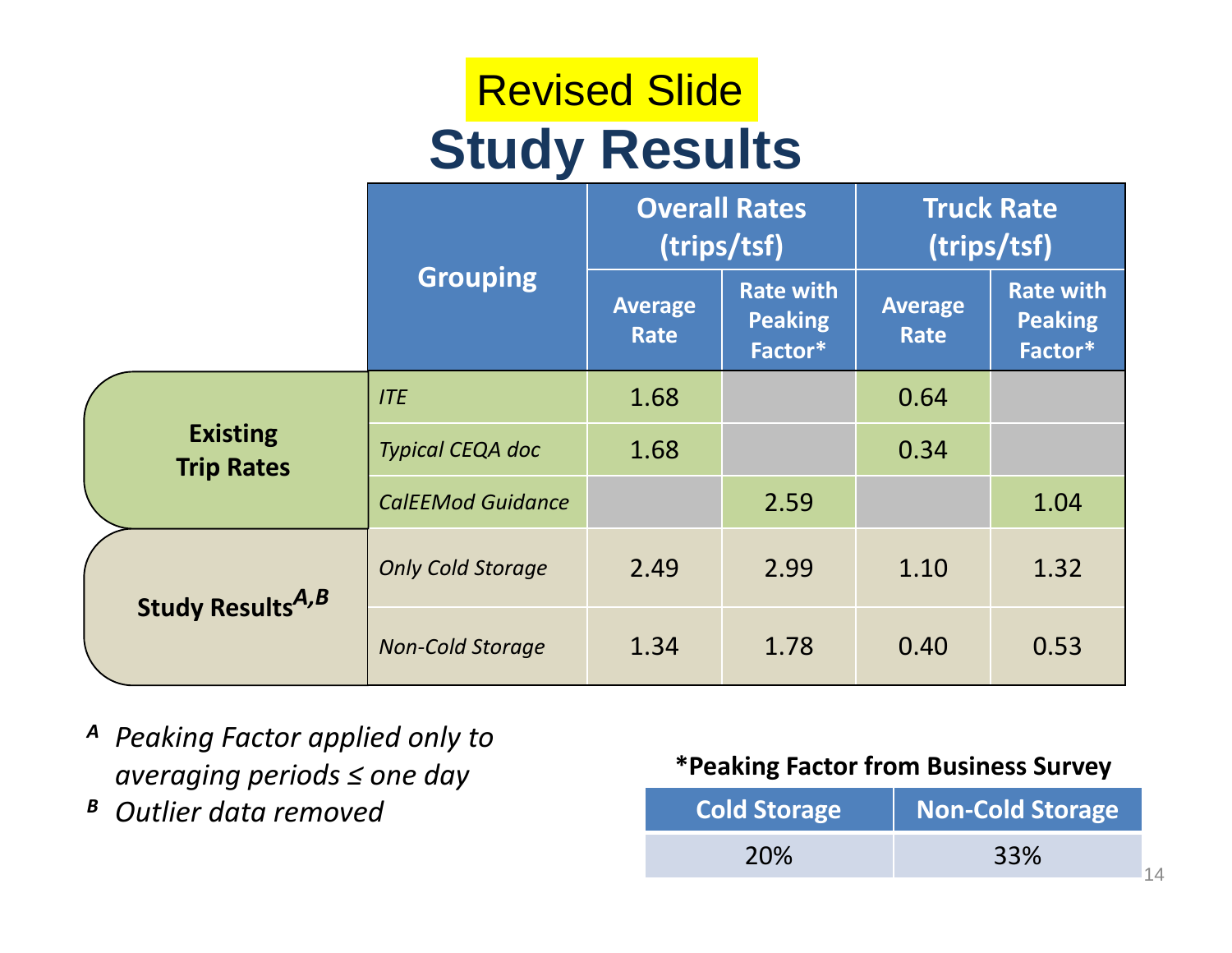# Possible CEQ New Slide alysis Approaches

|                                         |                                                              | <b>Overall Rate (trips/tsf)</b> |                                               | <b>Truck Rate (trips/tsf)</b> |                                               |
|-----------------------------------------|--------------------------------------------------------------|---------------------------------|-----------------------------------------------|-------------------------------|-----------------------------------------------|
|                                         | <b>Grouping</b>                                              | <b>Average Rate</b>             | <b>Rate with</b><br><b>Peaking</b><br>Factor* | <b>Average Rate</b>           | <b>Rate with</b><br><b>Peaking</b><br>Factor* |
|                                         | <b>ITE</b>                                                   | 1.68                            |                                               | 0.64                          |                                               |
| <b>Existing</b><br><b>Trip Rates</b>    | <b>Typical CEQA doc</b>                                      | 1.68                            |                                               | 0.34                          |                                               |
|                                         | <b>CalEEMod Guidance</b>                                     |                                 | 2.59                                          |                               | 1.04                                          |
| <b>Study</b>                            | <b>With Cold Storage</b>                                     | 2.49                            | 2.99                                          | 1.10                          | 1.32                                          |
| <b>Results</b>                          | <b>Non-Cold Storage</b>                                      | 1.34                            | 1.78                                          | 0.40                          | 0.53                                          |
|                                         | SCAQMD Study (15.2% CS)                                      | 1.51                            | 1.98                                          | 0.50                          | 0.66                                          |
| <b>Example</b>                          | <b>Energy Commission Report</b><br>Statewide (14.7% CS)      | 1.51                            | 1.96                                          | 0.50                          | 0.65                                          |
| <b>Composite</b><br><b>Calculations</b> | <b>Energy Commission Report</b><br><b>SCE Area (7.8% CS)</b> | 1.43                            | 1.87                                          | 0.45                          | 0.59                                          |
|                                         | <b>Developer Reported</b><br>Inventory (4% CS)               | 1.39                            | 1.83                                          | 0.43                          | 0.56                                          |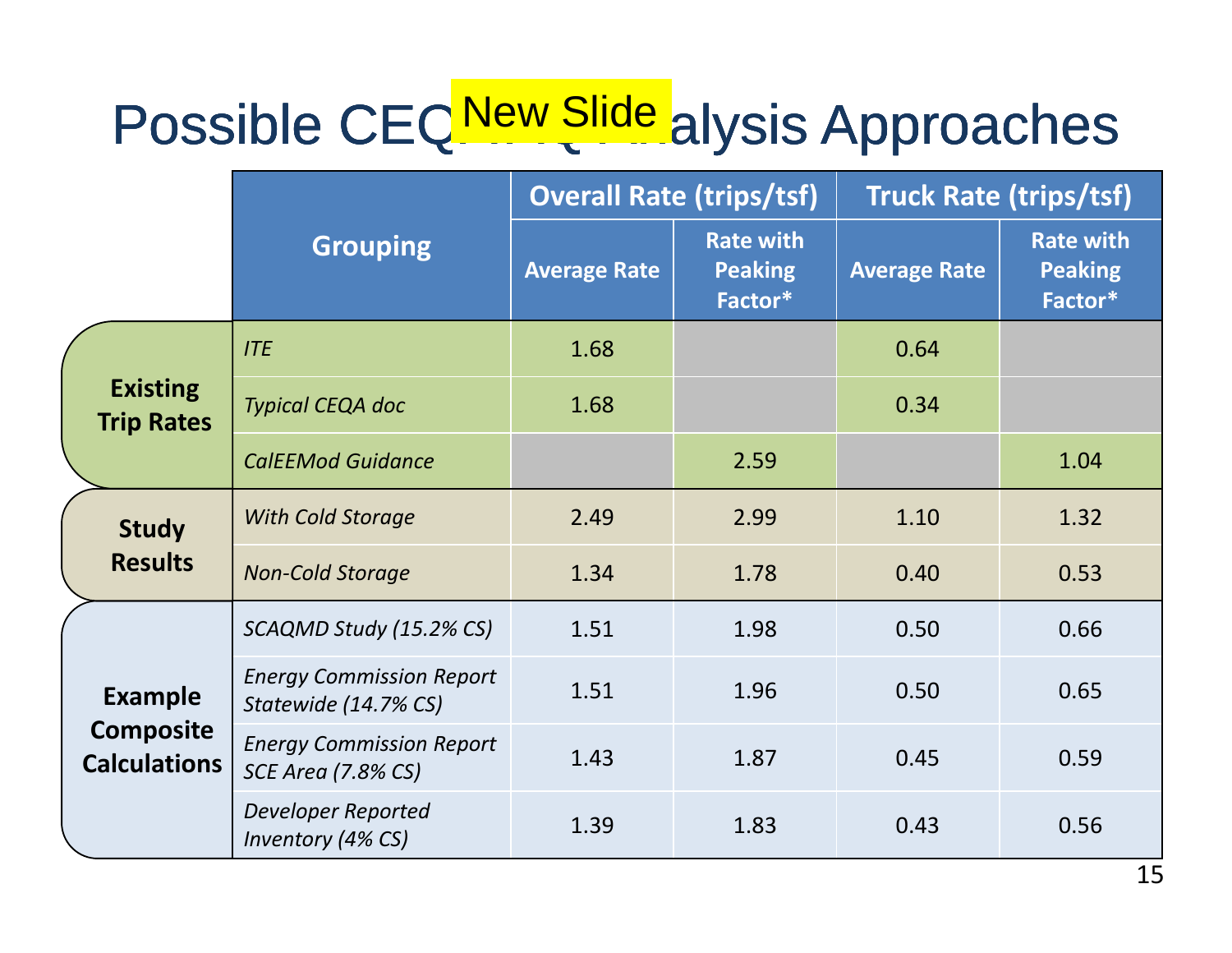#### **Truck Trip Rate Comparison** Revised Slide

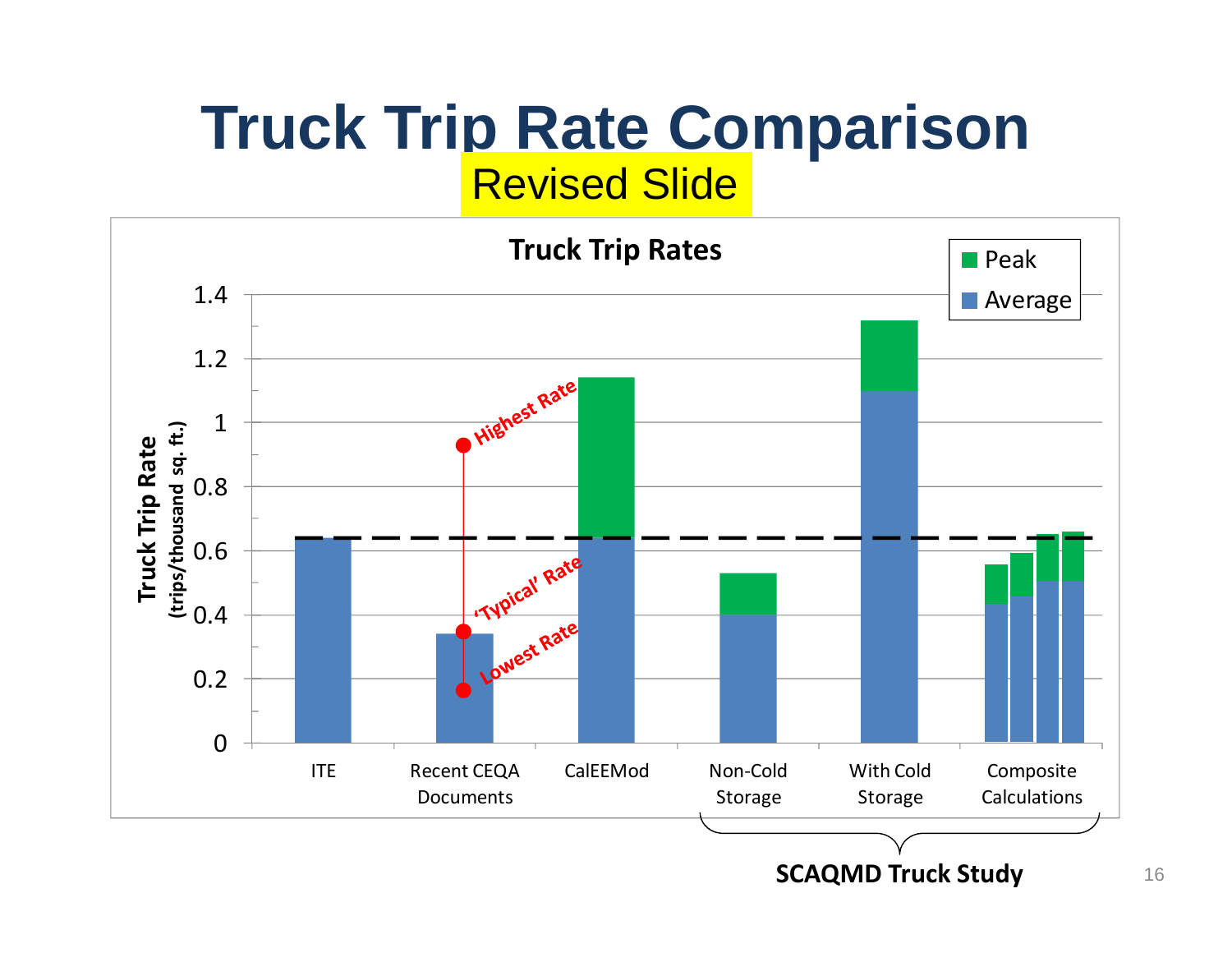### **Next Steps** Revised Slide

- Staff interim recommendation on CEQA documents
	- $\triangleright$  ITE default values until Board action
- Seek stakeholders' input to:
	- $\triangleright$  Further refine analysis and recommendations
- Mobile Source Committee
- Collect additional trip count data from warehouses on a biannual basis to enhance local data set
- Submit study to ITE
- Develop updated emission mitigation menu
	- e.g., WRCOG "Good Neighbor" Guidelines (2005)